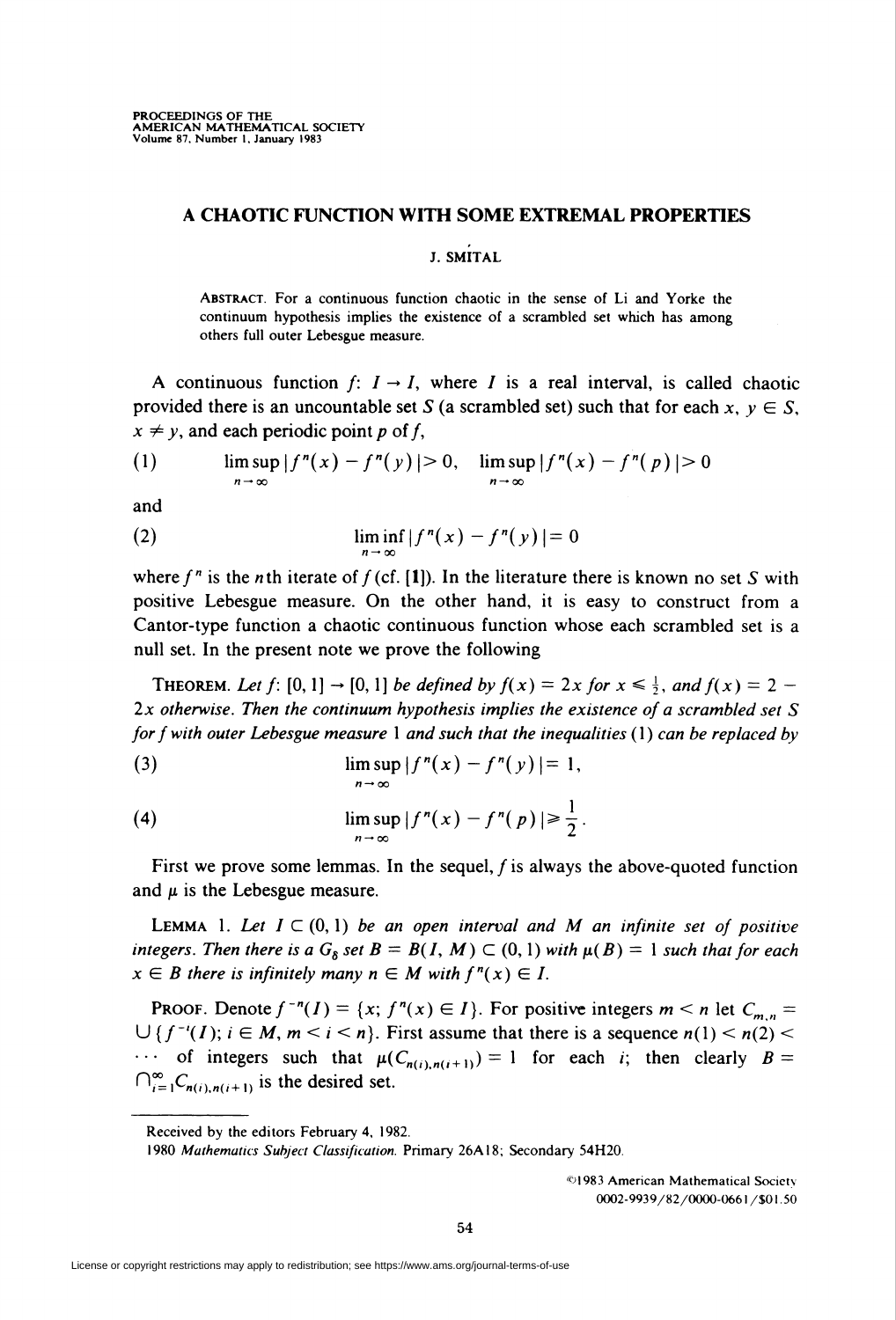Otherwise choose  $n(1) \in M$  such that  $\mu(C_{n(1),m}) < 1$  for each  $m > n(1)$ , and put  $B_1 = f^{-n(1)}(I)$ . Clearly  $\mu(B_1) = \mu(I) = d$ . Now assume by induction that B, are defined such that

(5) each  $B_i$  is open and  $B_{i-1} \subset B_i \subsetneq (0, 1)$ ,

(6) 
$$
\mu(B_i \setminus B_{i-1}) > \frac{d}{2}(1 - \mu(B_{i-1})),
$$

(7) 
$$
f^{n(i)}(x) \in I \text{ for each } x \in B_i \setminus B_{i-1},
$$

where  $n(i) \in M$ ,  $i = 2, 3,...,k$ . For  $n > n(k)$  let  $G_n$  be the system of intervals  $(2^{-n}j, 2^{-n}(j + 1)), j = 0, 1, 2, \ldots$ , which are contained in  $(0, 1) \setminus B_{k}$ , and let  $D_{n} =$  $\bigcup G_n$ . Clearly  $D_n \cap B_k = \emptyset$  and for some sufficiently large  $n = n(k + 1) \in M$  we have  $\mu(D_n) > \frac{1}{2}(1 - \mu(B_k))$ . Put  $B_{k+1} = B_k \cup (f^{-n(k+1)}(I) \cap D_{n(k+1)})$ . Now it is easy to verify that (5) to (7) are satisfied for  $i = k + 1$ . Denote  $\lim_{k \to \infty} \mu(B_k) = b$ . If  $b < 1$ , then by (6)  $\mu(B_{k+1} \setminus B_k) > d(1 - b)/2 > 0$  for each k, and consequently by (5).  $\lim_{k \to \infty} \mu(B_k) = \infty$ , a contradiction. Hence  $b = 1$ .

Denote  $E_0 = \bigcup_{k=1}^{\infty} B_k$ . Now if we repeat the construction starting from  $n(1)$ satisfying the condition  $n(1) > i$  we obtain an open set  $E_i$ ,  $i = 1, 2, \dots$ , with  $\mu(E_i) = 1$  and such that for each  $x \in E$ , there is some  $n \in M$ ,  $n > i$  such that  $f''(x) \in I$ . It suffices to take  $B = \bigcap_{i=0}^{\infty} E_i$  and the lemma is proved.

LEMMA 2. There is a 
$$
G_{\delta}
$$
 set  $A \subset (0, 1)$  with  $\mu(A) = 1$  such that for each  $x \in A$ .  
\n
$$
\liminf_{n \to \infty} f^{n!}(x) = 0 \quad \text{and} \quad \limsup_{n \to \infty} f^{n!}(x) = 1.
$$

PROOF. Put  $M = {n!}_{n=1}^{\infty}, A_k = B((0, 1/k), M)$  and  $A^k = B((1 - 1/k, 1), M)$ (see Lemma 1). Then  $A = \bigcap_{k=1}^{\infty} (A_k \cap A^k)$  has the desired properties.

LEMMA 3. If  $x \in A$  and p is a periodic point of f, then (4) is true.

PROOF. Let k be the order of p. Then  $f^{kn}(p) = p$  for each n, hence  $\lim_{n \to \infty} f^{n}(p)$  $= p$  and (4) follows from Lemma 2.

**LEMMA 4.** For each  $x \in A$  there is a  $G_{\delta}$  set  $A(x) \subset A$  with  $\mu(A(x)) = 1$  such that for any  $y \in A(x)$ , statements (2) and (3) are satisfied.

**PROOF.** Let  $M_k = \{m; f^m(x) \le 1/k\}$ . Put  $B_k = B((0, 1/k), M_k)$  and  $B^k =$  $B((1 - 1/k, 1), M_k)$ . Now let  $A(x) = A \cap \bigcap_{k=1}^{\infty} (B_k \cap B^k)$ ; by Lemma 1,  $A(x)$  has the desired properties.

**PROOF OF THEOREM.** We use transfinite induction to construct the set  $S$ . By the continuum hypothesis there exists a well-ordering  $\{P_{\alpha}\}_{{\alpha} \leq \Omega}$  of the system of perfect subsets P of (0, 1) with  $\mu(P) > 0$ , where  $\Omega$  is the first uncountable ordinal. Let  $x_0 \in A \cap P_0$ . When  $\{x_{\alpha}\}_{{\alpha} \in B}$  are defined such that for each  $x = x_{\alpha}, y = x_{\gamma}$ , where  $\alpha < \gamma < \beta$ , the inequalities (2) and (3) are satisfied, take  $H = \bigcap_{\alpha < \beta} A(x_\alpha)$  (see Lemma 4). Then  $\mu(H) = 1$  since H is a countable intersection of sets of full measure. Hence we can choose some  $x_{\beta} \in H \cap P_{\beta}$ . Denote  $S = \{x_{\alpha}\}_{{\alpha} \leq \Omega}$ . Clearly (2) and (3) are satisfied for any x,  $y \in S$ ,  $x \neq y$ . Since  $S \subset A$ , Lemma 3 implies that for any  $x \in S$  and any periodic point p of f, it follows that (4) is true. And finally, since S intersects each perfect subset of  $(0, 1)$  of positive measure, the set S must have the full outer Lebesgue measure. Q.E.D.